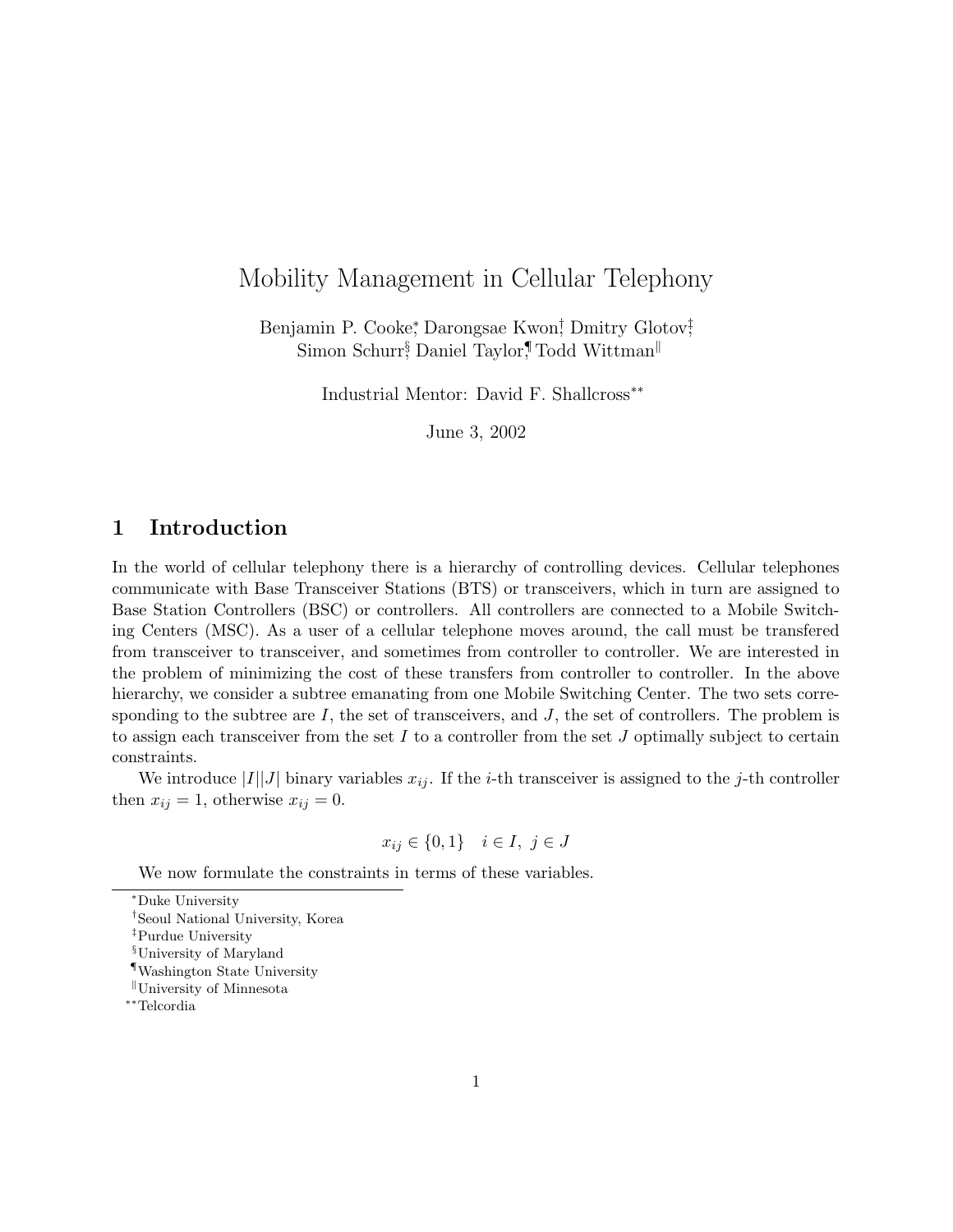

Figure 1: Cellular network

$$
\sum_{j \in J} x_{ij} = 1, \quad i \in I
$$

(2) 
$$
\sum_{i \in I} x_{ij} \le n_j, \quad j \in J
$$

(3) 
$$
\sum_{i \in I} t_i x_{ij} \le c_j, \quad j \in J
$$

(4) 
$$
\sum_{i \in I} a_i x_{ij} \leq d_j, \quad j \in J
$$

(5) 
$$
\sum_{i,k\in I} f_{ik} \left( qx_{ij}x_{kj} + rx_{ij} \sum_{l\neq j} x_{kl} + sx_{kj} \sum_{l\neq j} x_{il} \right) \le e_j z, \quad j \in J
$$

The meaning of (1) is that each transceiver is assigned to exactly one controller. The second set of constraints means that the total number of transceivers attached to the  $j$ -th controller cannot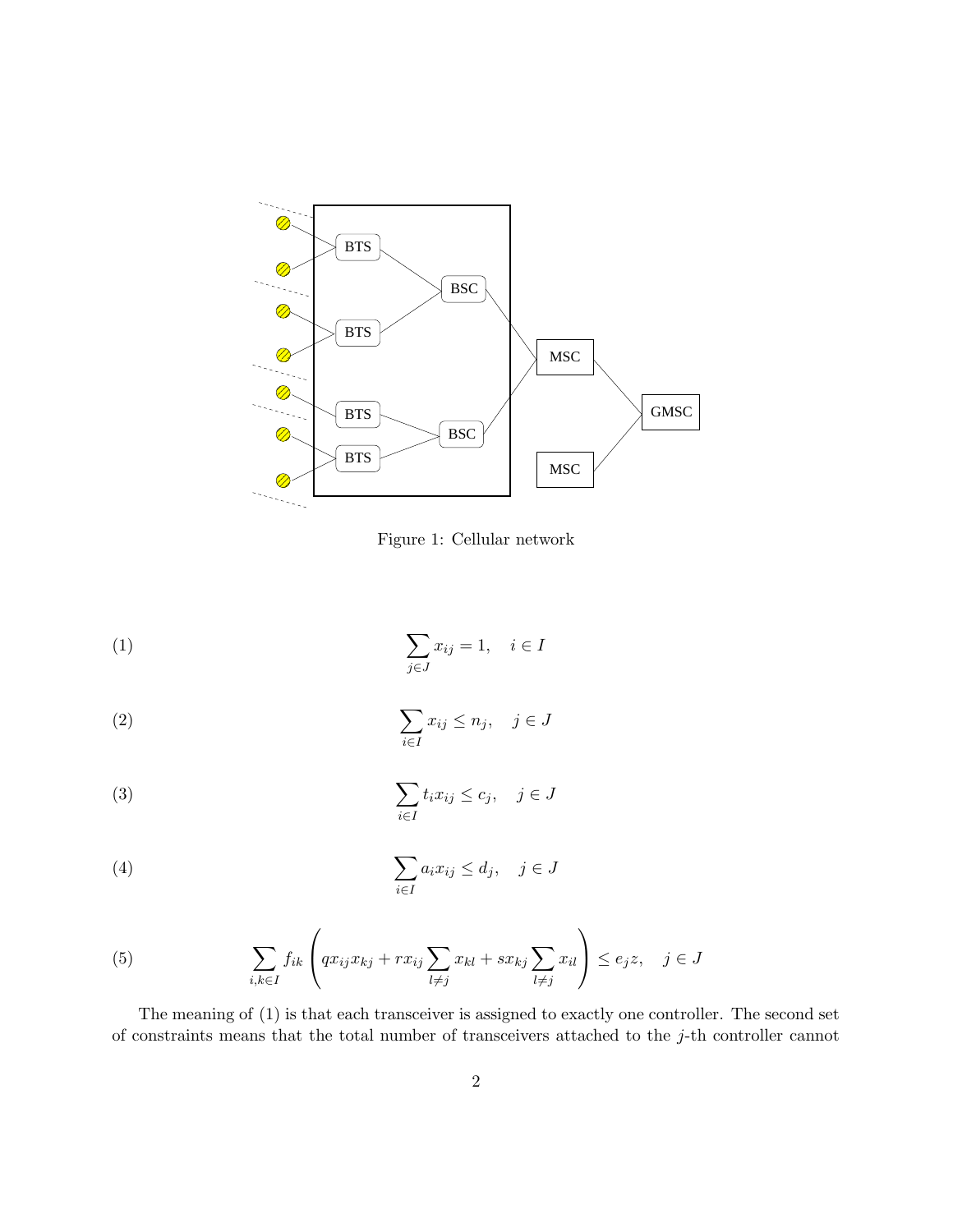exceed  $n_i$ . The third set of constraints limits the amount of traffic that can go through a controller. Here  $t_i$  is the traffic through transceiver i and  $c_j$  is the maximum allowed traffic through controller j. The next final set of limitations is that the maximum number of call attempts a controller can handle is  $d_i$ . Here  $a_i$  represents the number of call attempts at transceiver i. (1) through (4) are all linear constraints.

The constraints in (5) are quadratic. The left hand side of each inequality (5) is composed of the load resulting from hand-offs within a controller, from a controller, and to a controller. Here, q represents the load from handing over a call between transceivers as signed to the same controller; r represents the load on the controller from handing over a call to some other controller; and s represents the load from accepting a call from some other controller. Often we will make the assumption that  $q < r, s$ , and when convenient we assume  $r = s$ . And finally,  $f_{ik}$  represents the hand-offs between transceivers i and k. It is reasonable to consider the case  $f_{ik} = f_{ki}$ , i.e. the flow matrix is symmetric. Our objective is to minimize the *bottleneck* of the system. i.e., minimize the maximum relative load z over all controllers. For controller j, the relative load is the left-hand-side of (5) divided by  $e_j$ , the capacity of controller j.

Hence the problem can be stated in two possible ways:

(6) minimize 
$$
z
$$
 subject to (1), (2), (3), and (4), where  
\n
$$
z = \max_{j \in J} \frac{\sum_{i,k \in I} f_{ik} \left( q x_{ij} x_{kj} + r x_{ij} \sum_{l \neq j} x_{kl} + s x_{kj} \sum_{l \neq j} x_{il} \right)}{e_j}
$$

or

(7) minimize z subject to  $(1)$ ,  $(2)$ ,  $(3)$ ,  $(4)$ , and  $(5)$ ,

Throughout the paper we denote by  $z^*$  the value of the objective function corresponding to an optimal solution of (6) or (7).

## 2 Deriving simple a priori bounds on  $z^*$

The quadratic constraints in (5) can be written as

$$
e_j z \geq \sum_{i,k \in I} f_{ik} \left( qx_{ij} x_{kj} + r x_{ij} \sum_{l \neq j} x_{kl} + s x_{kj} \sum_{l \neq j} x_{il} \right)
$$
  
= 
$$
\sum_{i,k \in I} f_{ik} \left( qx_{ij} x_{kj} + r x_{ij} (1 - x_{kj}) + s x_{kj} (1 - x_{ij}) \right) \text{ in view of (1)}
$$
  
= 
$$
\sum_{i,k \in I} f_{ik} \left( (q - r - s) x_{ij} x_{kj} + r x_{ij} + s x_{kj} \right), \quad j \in J.
$$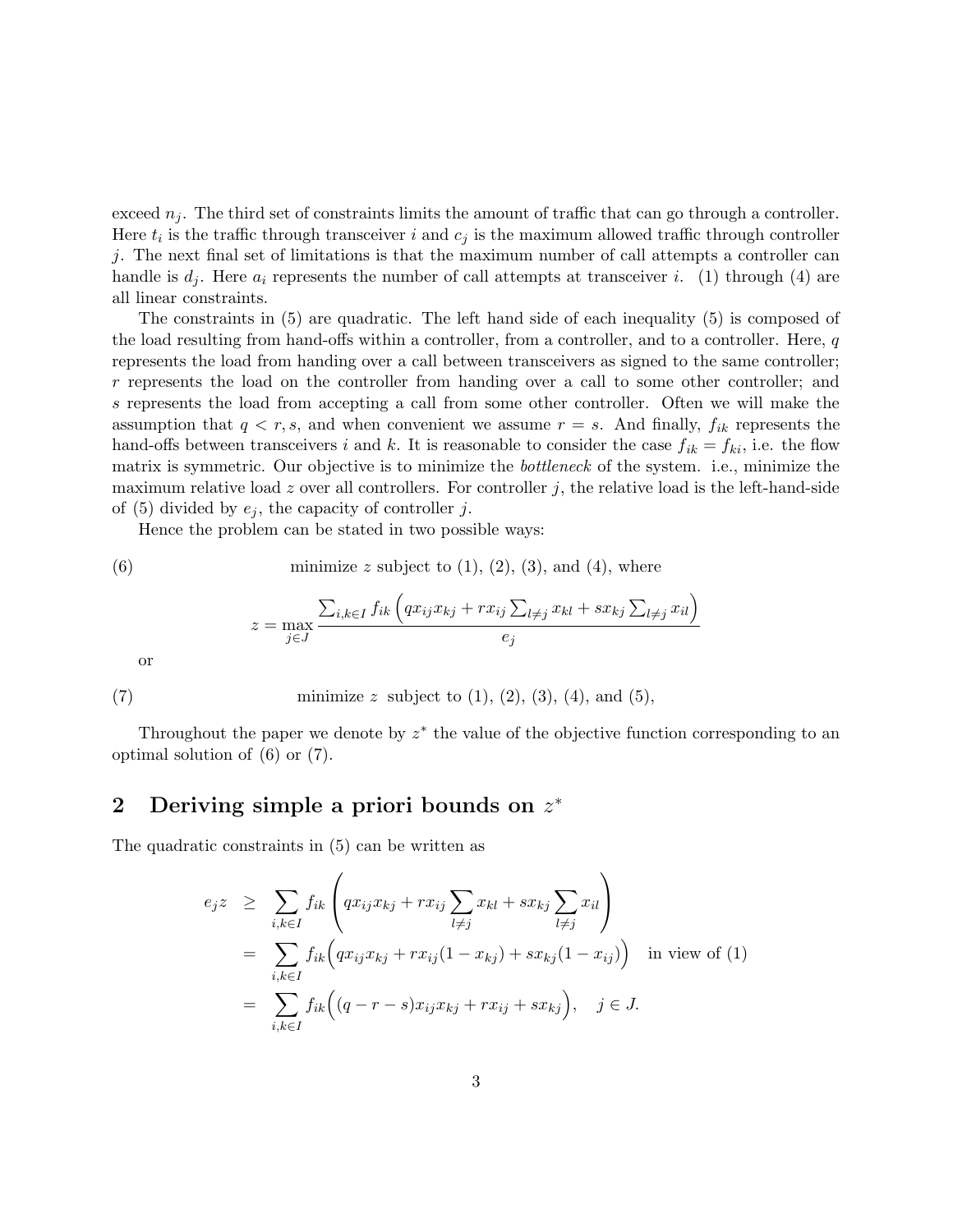Summing these  $|J|$  inequalities and using (1) again, we have that

$$
\sum_{j\in J} e_j z \geq \sum_{i,k\in I} f_{ik} \left( (q-r-s) \sum_{j\in J} x_{ij} x_{kj} + r+s \right).
$$

But

$$
0 \leq \sum_{j \in J} x_{ij} x_{kj} \leq \sum_{j \in J} x_{ij} \sum_{j \in J} x_{kj} \quad \forall x_{\cdot,\cdot} \in \{0,1\}
$$
  
= 1 from (1).

As explained previously, it is intuitively reasonable that  $q < r, s$ , so  $q - r - s < 0$ . We then have that

$$
\sum_{j\in J} e_j z \ge \sum_{i,k\in I} f_{ik} \Big( (q-r-s) + r + s \Big) = q \sum_{i,k\in I} f_{ik},
$$

and therefore the following lower bound for  $z^*$ :

$$
z^* \ge \frac{q \sum_{i,k \in I} f_{ik}}{\sum_{j \in J} e_j}.
$$

Now we know that at least one of the constraints in (5) will be active at the optimal solution. (If at some point all constraints are inactive, we cannot be optimal, because we can decrease z while maintaining feasibility of (1)-(5)). Hence for any optimal solution  $(x^*, z^*) \in \{0, 1\}^{|I| \cdot |J|} \times$  $\mathcal{R}_+$ , there exists  $j' \in J$  such that

$$
z^* = \frac{1}{e_{j'}} \sum_{i,k \in I} f_{ik} ((q-r-s)x_{ij}^* x_{kj'}^* + rx_{ij'}^* + sx_{kj'}^*)
$$
  
\n
$$
\leq \frac{1}{e_{j'}} \sum_{i,k \in I} f_{ik} (rx_{ij'}^* + sx_{kj'}^*)
$$
  
\n
$$
= \frac{r+s}{e_{j'}} \sum_{i \in I} \left( \sum_{k \in I} f_{ik} \right) x_{ij'}^* \text{ from the symmetry of } f
$$
  
\n
$$
\leq \frac{r+s}{e_{j'}} ||f||_{\infty} \sum_{i \in I} x_{ij'}^*
$$
  
\n
$$
\leq \frac{r+s}{\min_{j} e_{j}} ||f||_{\infty} ||n||_{\infty} \text{ from (2),}
$$

where the matrix norm for f is induced by the  $\infty$  vector norm.

Computational experience shows that the lower bound can be reasonably useful. However, the upper bound is very loose. This can probably be attributed to the fact that the lower bound takes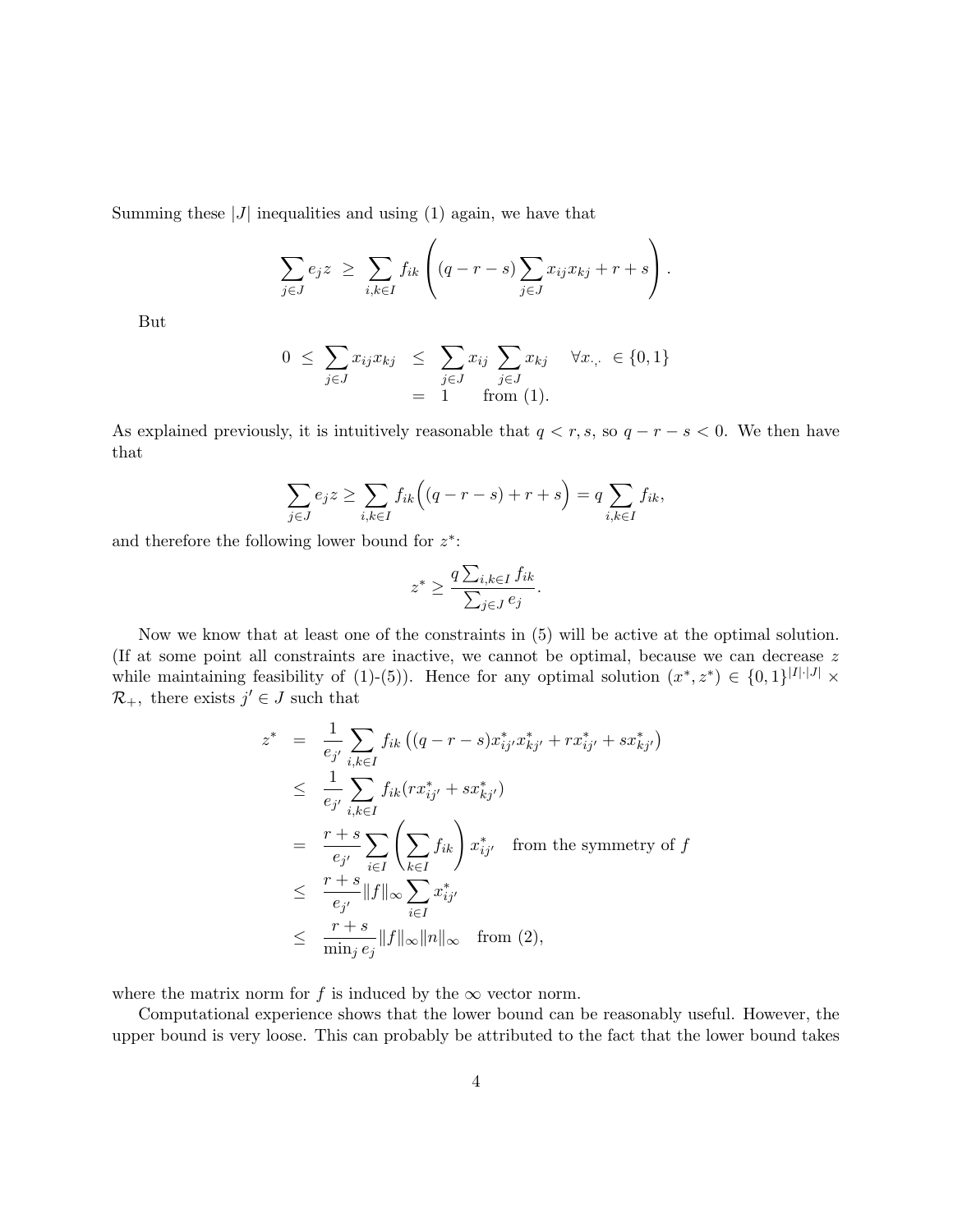all the nonlinear constraints into consideration, whereas the upper bound is only based upon the constraint  $j' \in J$ .

Depending on the type of algorithm that is employed to find an near-optimal solution to (6), these bounds may be useful in filtering out some suboptimal solutions.

## 3 Algorithms

Four algorithms were proposed for solving this problem. The first three are probabilistic algorithms. These include a Metropolis Algorithm with annealing, a Genetic Algorithm, and a Greedy Search. The fourth algorithm, the Branch and Bound, theoretically searches through the whole space of feasible solutions and ultimately finds the optimal solution. All of these algorithms were suggested for the Quadratic Assignment Problem in [C].

#### 3.1 Metropolis

The Metropolis algorithm [MRT] was one of the algorithms we used for the problem. The idea behind the algorithm is to search through the space of feasible solutions by making random moves, calculating the function we are trying to minimize,  $z$ , and accepting or rejecting the move based on the improvement in z.

The algorithm is comprised of the following steps. First, randomly assign each controller to a transceiver. Ensure constraints (2), (3), and (4) are satisfied. If not, continue selecting random configurations of transceivers assigned to controllers until all constraints are satisfied. When they are satisfied, calculate  $z$  and then start a repeating loop. The first step of the loop is performing a random move to a new configuration. The random move consists of randomly selecting a controller  $j$ , then randomly selecting a transceiver  $i$  assigned to that controller, and finally randomly selecting a controller  $k$  to assign to transceiver  $i$ . Figure 2 shows a small example of a random move.

After the random move has been made, the constraints are checked again. If they are not satisfied, we reject the move and return to the previous configuration. If they are satisfied, we calculate z. If the value of z for the new configuration is better than the value of z for the previous configuration, we accept the new configuration. If not, we accept the new move with a probability of

(8) 
$$
P(accept) = e^{\frac{-\Delta z}{T}},
$$

where  $\Delta z = z_{new} - z_{old}$  and T is an algorithm parameter. After the move has been either accepted or rejected, we repeat the loop.

When running the algorithm, we pick many different random starting locations and lower T methodically. Because solutions that satisfy all the constraints may form disconnected regions, we need to pick many starting locations to attempt to search the entire space. Also, as we run the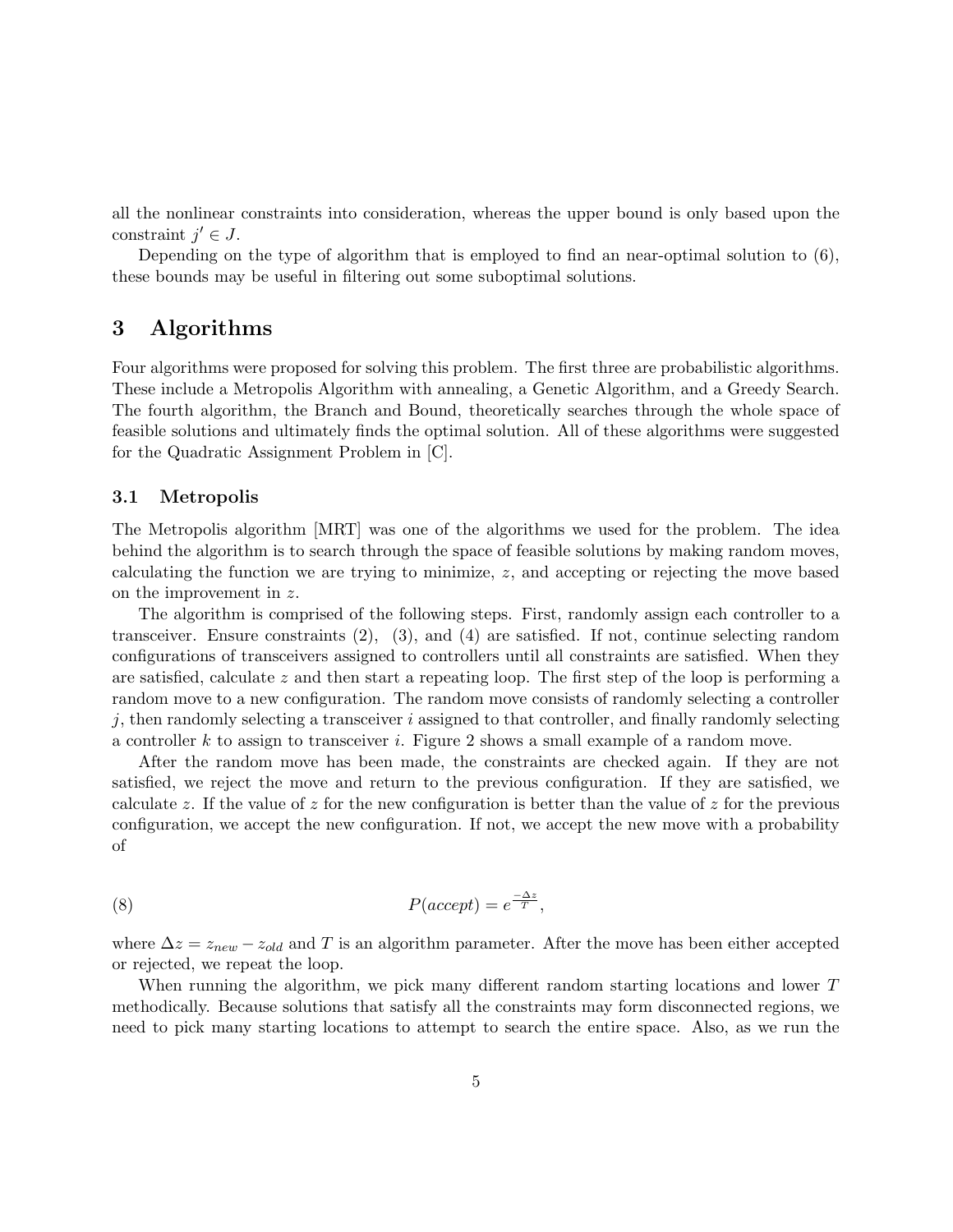

Figure 2: A random move

algorithm, we lower slowly T, lowering the probability of accepting moves that do not decrease z. The purpose of lowering  $T$  is to focus on regions where there is are local minimums and search more selectively through those regions.

When making the random move, one must make sure the move is truly random. At first, we calculated a random transceiver to switch directly for each move. This non-random move caused the algorithm to trend toward configurations with equal number of transceivers assigned to each controller. For example, consider a configuration with controllers  $A$  and  $B$  assigned 20 and 10 transceivers, respectively. Then choosing a transceiver randomly would cause a transceiver assigned to A to be picked more of the time.

The benefits of this algorithm are the speed of computation and the algorithm's ability to escape local minimums. One of the drawbacks of any random search algorithm is the inability to search the entire space in some reasonable amount of time.

During implementation of the algorithm, considerations were taken for speed of computation. In other words, large matrix manipulation was not done and rejection of bad moves was done quickly which avoided needless computation. However, constraints were only checked after the new move was computed, which is a place the algorithm could improve. The order of the constraints also might be changed for certain problems, and more efficient transition between configurations could be implemented. The main computational cost was calculating  $z$ , so other improvements would only speed up the algorithm marginally.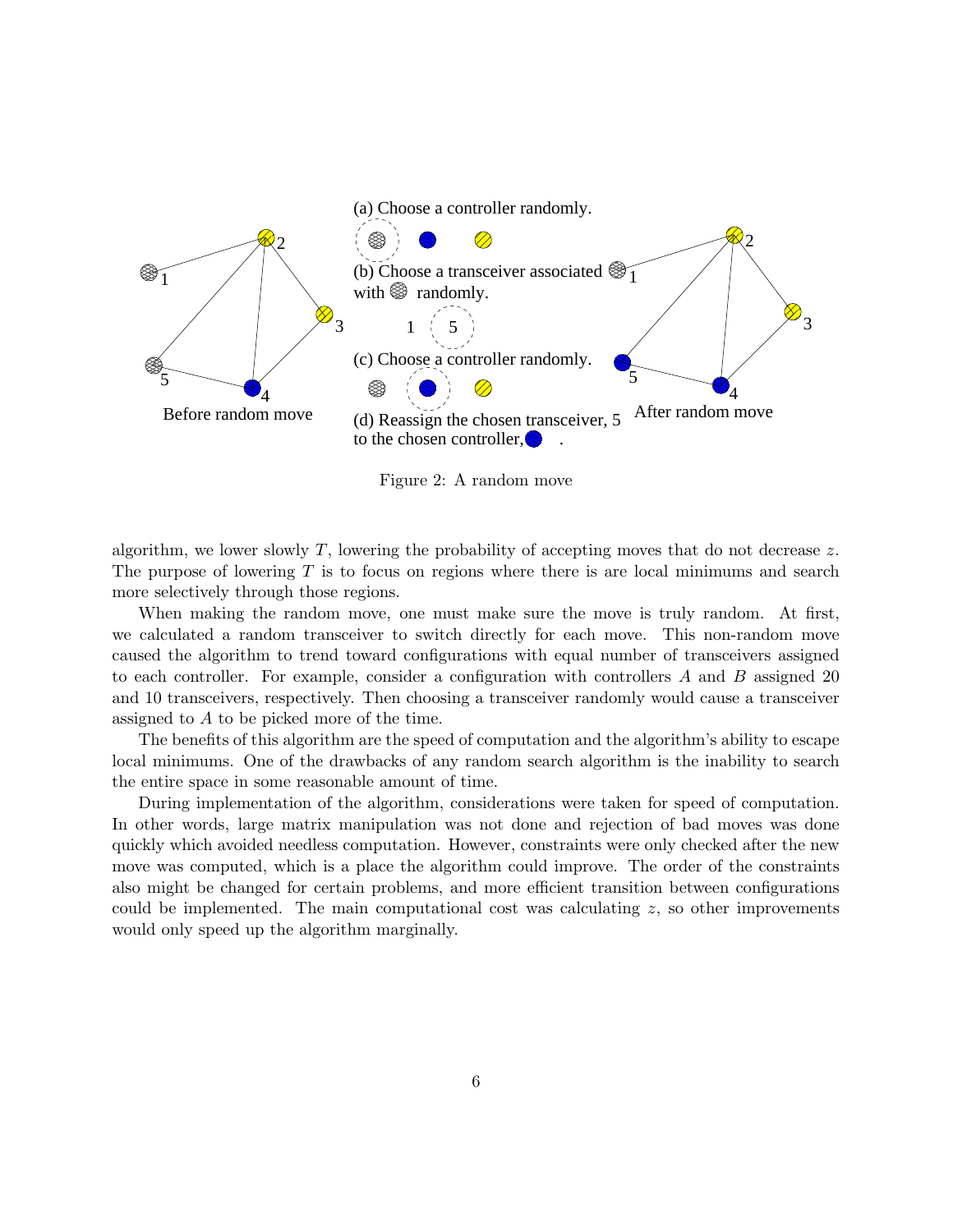#### 3.2 Genetic Algorithm

A genetic algorithm (GA) is a random search heuristic based on the theories of evolution and survival of the fittest (see [M]). Each solution in the search space is encoded as a binary string, which can be thought of as the DNA code of an organism. Each organism  $x$  has an associated fitness  $F(x)$ . The goal is to create a population of k organisms, "evolve" them into stronger organisms, and weed out weak ones by natural selection. More explicitly, the evolution of a population proceeds in three phases. First, a crossover phase "breeds" k new organisms. Two organisms are selected at random and they create two offspring, with each offspring receiving a gene from either parent with equal probability. Second, the "mutation" phase changes the gene in any position with some small probability  $p_m$ . This allows the algorithm to explore more parts of the solution space. The final phase is selection, which determines which of the  $2k$  parents and offspring survive into the next generation of size  $k$ . In proportional selection, an organism survives with a probability proportional to its fitness. These three phases are repeated until an organism with a desired fitness is found or a maximum number of iterations is reached. A simple, or canonical, GA is described below:

> Initialize a random population Repeat until some convergence criterion is met Crossover Mutation Selection

In our case, a natural binary encoding is to write a solution as a vector of the  $x_{ij}$ 's. We are trying to minimize the function z in (6). Since we maximize fitness, we should set  $F = 1/z$ . However, we need to incorporate the constraints into the fitness to ensure that we produce a feasible solution. So we create a penalty function

$$
Pen(x) = \sum_{\text{constraint } i} C \max( 0, LHS_i - RHS_i ),
$$

where C is some positive constant and  $LHS_i$  and  $RHS_i$  represent the left and right hand sides of constraint i, respectively. This penalty function measures how many constraints are violated and to what extent. We then define our fitness function as

$$
F(x) = \frac{1}{z + Pen(x)}.
$$

This fitness function will force the GA to move into a feasible region quickly.

We implemented a simple GA in MATLAB. After some experimentation, we settled on the parameters  $p_m = 0.01, k = |I|/2$ , and  $C = 10$ . Generally, a 0-1 encoding is desirable to ensure convergence. However, the GA under the 0-1 encoding was sluggish in detecting a feasible region. We switched to an integer encoding, where each solution is a list of controller numbers indicating the assignment of each transceiver by position. This sped up convergence greatly because constraint (1) is automatically satisfied under this encoding. Such an encoding is usually recommended for assignment problems [DW]. To ensure that the GA did not get stuck near a local optimum, we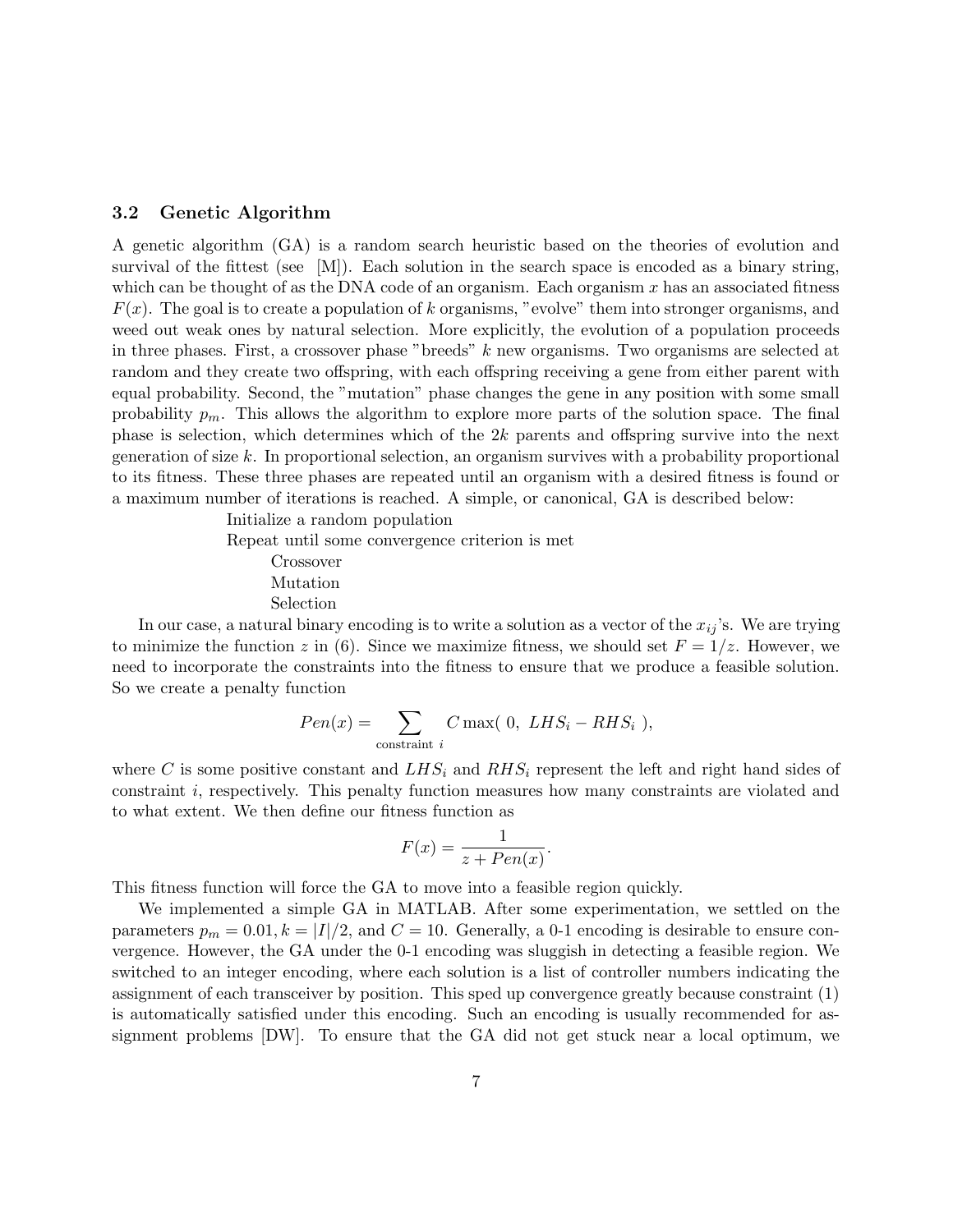implemented a restart schedule. We ran the GA for a fixed number of iterations, comprising one tournament, and restarted with a random population, saving the best solution to the side. Figure 3 is a screenshot showing a restart schedule. The spikes in the graph correspond to the start of a new tournament.



Figure 3: A typical run of the Genetic Algorithm

Although the GA is known to converge to the global optimum [R], it tended to do so very slowly for this problem. For large test cases ( $|I| \sim 500$ ), the algorithm was unable to produce a feasible answer in a reasonable amount of time. Eranda Cela has noted that simple genetic algorithms have difficulty producing optimal or near-optimal answers for large instances of the Quadratic Assignment Problems [C]. Convergence could be improved by experimentally determining the parameters  $p_m$  and k as well as the restart schedule. One approach to correct this is to produce a so-called genetic hybrid by combining a simple GA with a local search heuristic such as tabu search or hillclimbing. Ahuja et. al. produced a genetic hybrid incorporating a greedy search that obtains near-optimal (within 1%) results for instances of the Quadratic Assignment Problem [AOT]. A first step in improving the running time would be to code the algorithm in a more efficient language, such as  $C/C++$ .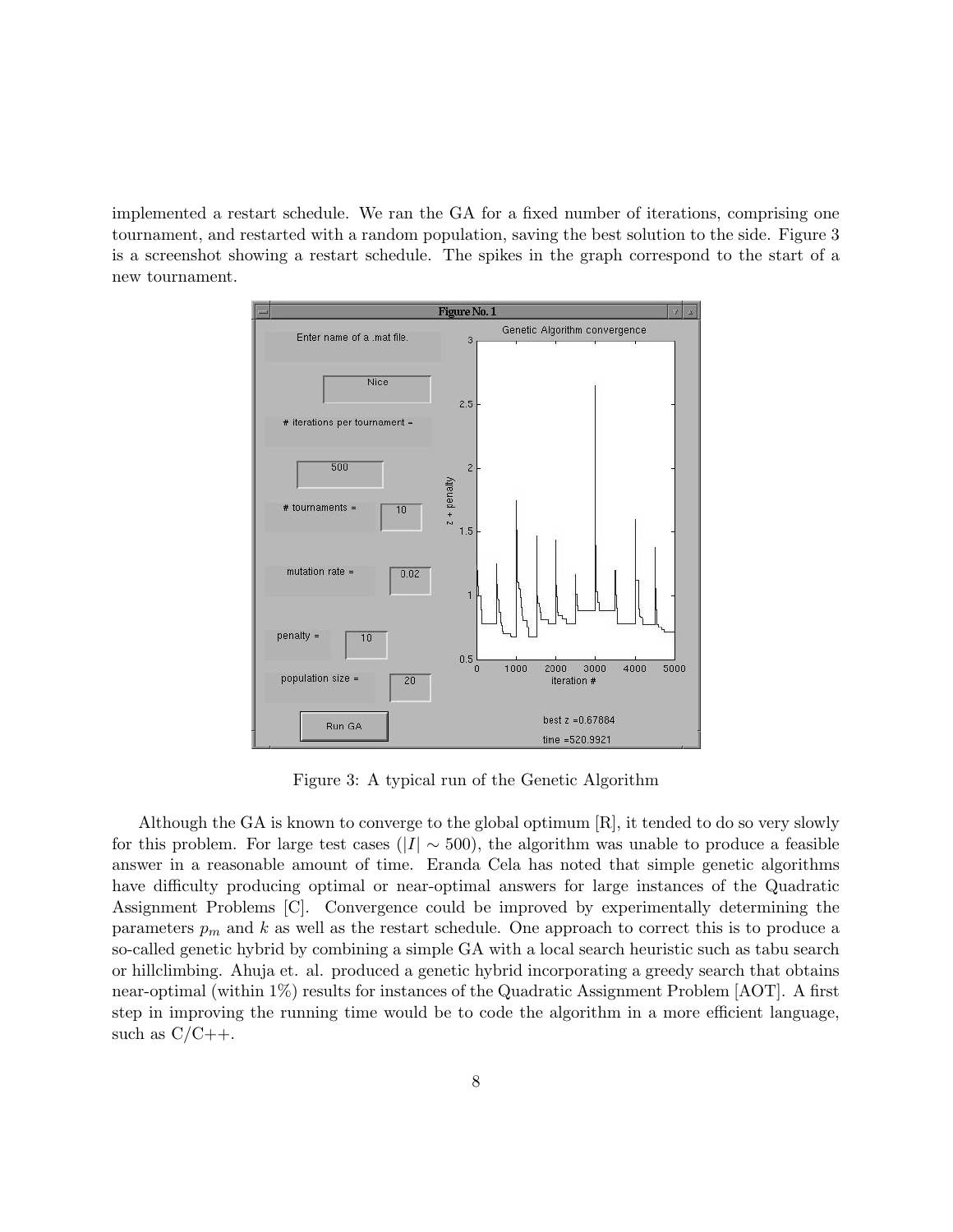#### 3.3 Greedy Assignment Algorithm

The quadratic semi-assignment problem (QSAP) is known to be NP-hard. Hence we face the challenge to reduce the computational time. Another probabilistic method of solving the problem is the Greedy Assignment Algorithm (GAA). The idea finds its roots in the Greedy Randomized Adaptive Search Procedure (GRASP) designed to solve QAP (see [QAP]). An appealing feature of GAA is that it requires computing only portions of the objective function rather than the value of the whole objective function at every iteration. Thus the computational time is reduced.

We repeat the assigning process for sufficiently many times as follows, saving the smallest  $z$ . During each repetition, we first assign each controllers an initial random transceiver, or a seed. We then repeat the following loop. First we calculate the 'gain' from adding each possible remaining transceiver to each controller. We choose the transceiver/controller combination,  $i$   $j$ , that gives the best 'gain' and satisfies all the constraints. We then assign transceiver  $i$  to controller  $j$  and repeat the loop. After all transceivers have been assigned, compute the value for z.

The idea behind the 'gains' stems from the following argument. Let transceiver  $i$  be assigned to controller j. Let  $z_i$  be the left hand side of (5) for a fixed j. If a new transceiver k is assigned to controller j, then the contribution to  $z_j$  is  $q(f_{ik} + f_{ki})/e_j$ . Otherwise, the contribution is  $(sf_{ik} + f_{ki})/e_j$  $r f_{ki}/e_i$ . Therefore, gains which are achieved by assigning transceiver i to controller j can be defined as follows:

$$
\widetilde{Gain}(i, j) = \sum_{k \in \text{controller } j} \frac{(s-q)f_{ik} + (r-q)f_{ki}}{e_j}.
$$

If  $r = s > q$  and f is symmetric, we can redefine as following:

$$
Gain(i, j) = \sum_{k \in \text{controller } j} \frac{f_{ik}}{e_j}.
$$

The results for this algorithm presented in this paper are under the assumptions that  $r = s > q$ and f is symmetric.

To compute gains achieved by assigning a new transceiver to one controller, there must be some transceivers which have already been assigned to the controller. Hence the need for random seeds to initialize each repetition of the algorithm.

In the case  $|I| \gg |J|$ , it easily finds a good solution since the seletion of random seeds does not have a big effect on the result. On the other hand, if  $|I|$  is not dominant, bad seeds can result in large z. Therefore, if  $|I|$  is large and not dominant, we need many repetitions to ensure that enough different seeds have been selected.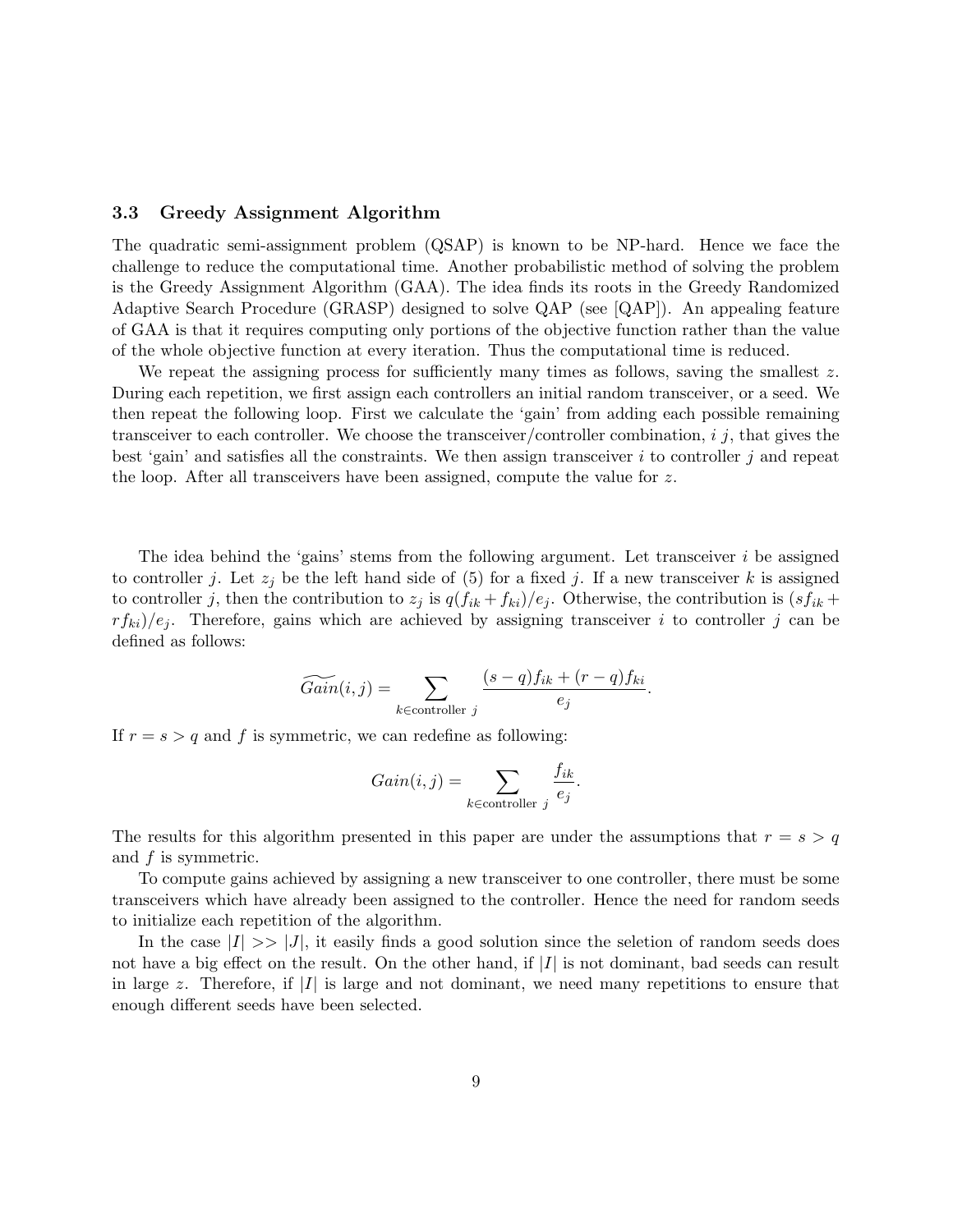```
smallest\_z = +\inftywhile (repetition \langle limit) {
Assign initial random seeds:
       Assign transceivers to controllers randomly
       so that each controller has one transceiver.
 Assign all the other transceivers:
       assigned transceivers = |J|while (assigned transeivers \langle |I| \rangle {
             For unassigned transceivers, construct a matrix G
             whose entries are G(i, j) = \text{Gain}(i, j).
             A = assigned\_transceivers + 1while (assigned\_transceivers < A) {
                   Find (i, j) where G(i, j) is maximal.
                   if (all the constraints are satisfied) then
                         assign transceiver i to controller jassigned\_transceivers = Aelse
                         G(i, j) = 0}
       }
 Calculate value for z:
 Update value of z:
       if (z < smallest z) then
             smallest_z = zIncrease counter:
       repetition = repetition + 1}
```
Figure 4: Pseudo-code of Greedy Assignment Algorithm

### 3.4 Branch and Bound algorithm

#### 3.4.1 Introduction

Branch and Bound algorithms give us a means for solving optimization problems containing integer variables. It is well known that the general integer programming problem is  $\mathcal{NP}$ -hard, but by relaxing the integrality constraints in a sense to be explained below, we can reduce the problem to that of solving several subproblems whose variables are all continuous. The first Branch and Bound algorithm for an optimization problem containing integer variables was presented in 1960 [LD], and since then, these algorithms have been successfully applied to many hard Combinatorial Optimiza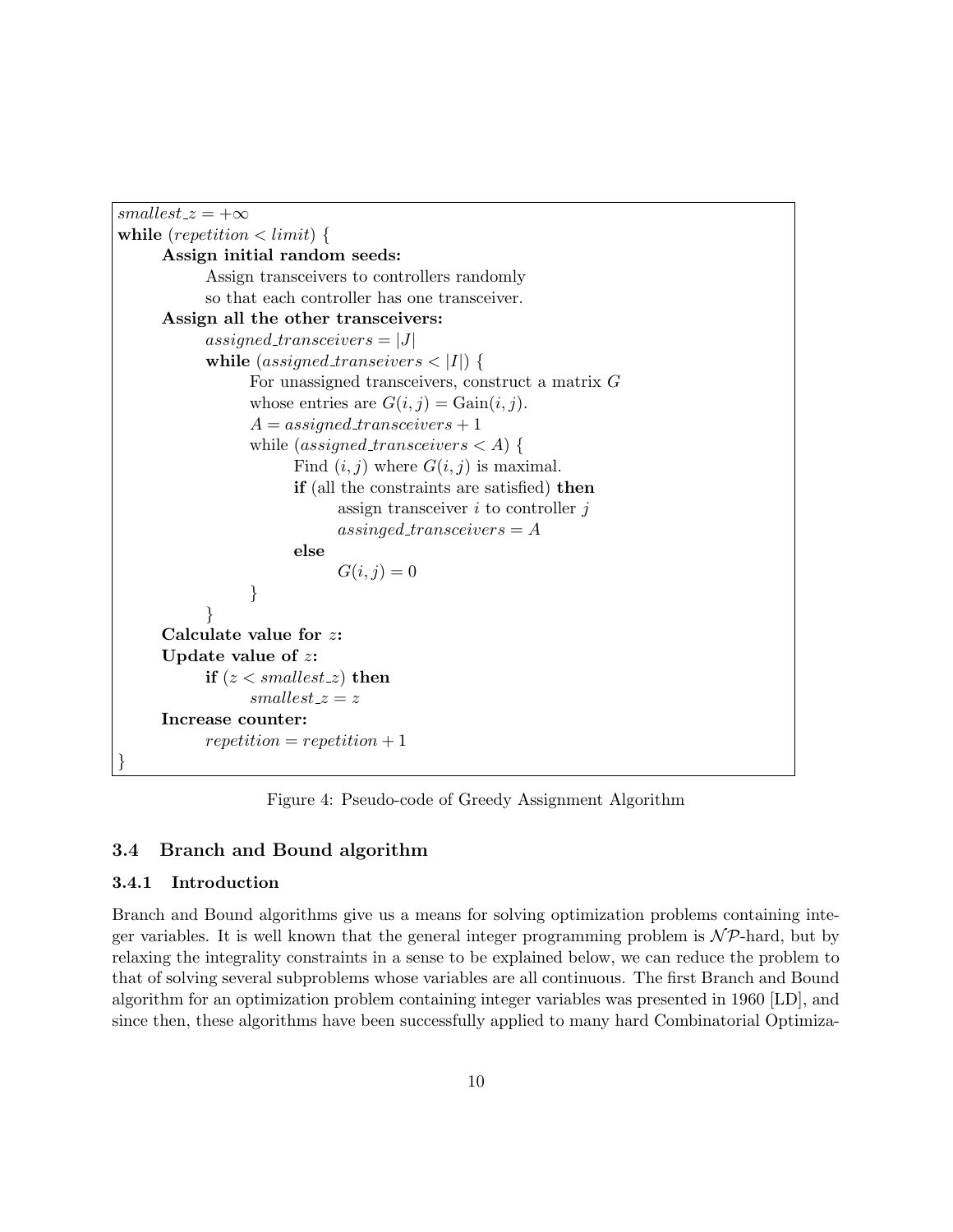tion problems.

To apply such an algorithm requires us to find a set of 'hard' constraints that can be relaxed. Given the difficulties posed by the integrality constraints, it seems natural to relax these to the bound constraints  $0 \le x_{ij} \le 1$ ,  $\forall$   $(i, j) \in I \times J$ . This is a relaxation in the mathematical sense because the replacement of the integrality constraints by bound constraints clearly enlarges the feasible region of (7), while the Objective Function is unchanged. It follows that feasible solutions to the relaxed problem provide lower bounds for  $z^*$ , the optimal Objective Function Value (OFV) of (7). The ability of Branch and Bound algorithms to provide lower (as well as upper) bounds on z ∗ is a feature that is absent in many other classes of discrete optimization algorithms (which only find upper bounds for minimization problems).

The solution of any subproblem in which the integrality constraints are relaxed to bound constraints will generally be fractional. The name 'Branch and Bound' is derived from the way in which we 'branch' on the fractional variables. When we branch on some fractional variable  $x_{i'j'}$ , we recognize that in the optimal solution to  $(7)$ , its value will be 0 or 1. So we enforce these two additional constraints separately, hence the two branches, each of which leads to a different subproblem with fewer variables.

#### 3.4.2 Approximating the Nonlinear subproblems by Linear subproblems

It would be ideal if it were sufficient to relax the integrality constraints in each subproblem of the Branch and Bound Algorithm. If so, each subproblem would be quadratically constrained with continuous variables. However the feasible region of  $(1)-(5)$  generally forms a nonconvex set (due to the strictly concave quadratic functions on the left-hand-side of (5)). Therefore a nonlinear solver might produce a sequence of points that converge to a local, but nonglobal, optimum. This is a serious problem since we depend on solving each subproblem to (global) optimality. (This allows us to obtain the lower bounds on  $z^*$ .) For minimization problems, the OFV associated with a local optimum solution will be at least as much as that of a global optimal solution, and hence might not be a true lower bound on  $z^*$ .

Therefore we will *lower bound* the quadratic functions in (5) by linear functions. This will have the effect of enlarging the feasible region of (7). Hence the optimal OFV of the problem with linear lower bounds in  $(5)$  will provide a lower bound on that of the quadratically constrained problem. The advantage in bounding the quadratic functions by linear functions is that the resulting subproblems are linear program (LPs), so any local optima are also global optima. The drawback is that the lower bounds obtained by solving these LPs might not be tight because of the gap between each quadratic function and its linear lower bound.

As mentioned previously, we assume  $q < r, s$ . Using the relation  $xy \leq \frac{1}{2}$  $\frac{1}{2}(x+y)$  for any binary variables  $x$  and  $y$ , we then have the following characterization of the aforementioned linear lower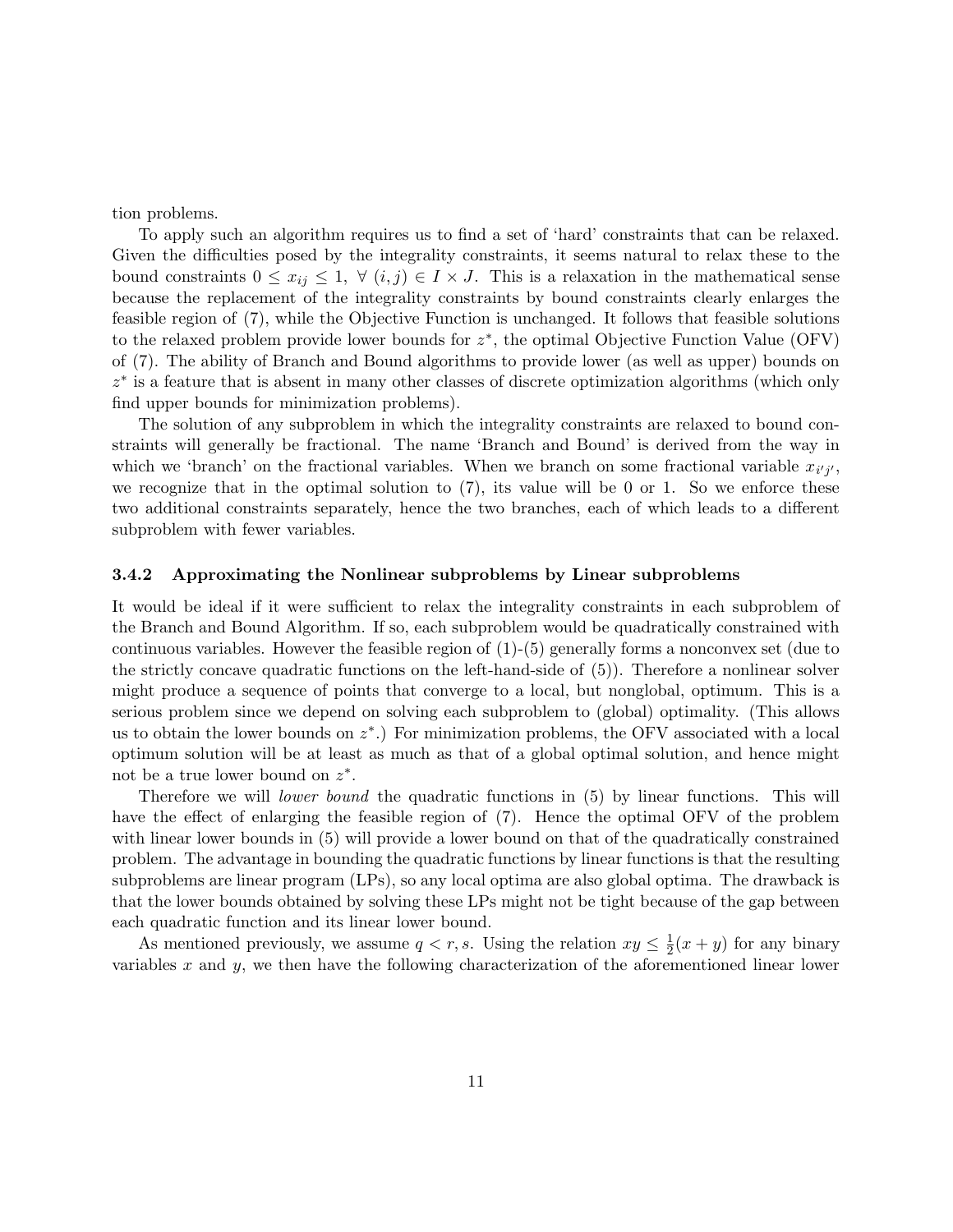bounds: for each  $j \in J$ ,

$$
e_j z \geq \sum_{i,k \in I} f_{ik} \Big( (q-r-s) \frac{1}{2} (x_{ij} + x_{kj}) + s(x_{ij} + x_{kj}) \Big)
$$
  
\n
$$
= \frac{q}{2} \sum_{i,k \in I} f_{ik} (x_{ij} + x_{kj}) + \sum_{i,k \in I} f_{ik} \Big( \frac{-(r+s)}{2} (x_{ij} + x_{kj}) + rx_{ij} + sx_{kj} \Big)
$$
  
\n
$$
= \frac{q}{2} \sum_{i,k \in I} f_{ik} (x_{ij} + x_{kj}) \quad \text{in view of } f \text{ being symmetric}
$$
  
\n
$$
= q \sum_{i \in I} \Big( \sum_{k \in I} f_{ik} \Big) x_{ij}
$$
  
\n
$$
= q \sum_{i \in I} ||f_i||_1 x_{ij},
$$

where  $f_i$  denotes the *i*th row of  $f$ .

Hence the linear inequalities  $q\sum_{i\in I} ||f_i||_1 x_{ij} - e_j z \leq 0$ ,  $j \in J$  can be used in place of (5) to give a lower bound on  $z^*$ .

#### 3.4.3 Implementation issues

Branch and Bound algorithms differ widely in flavor. In theory, we can obtain an optimal solution to an integer program via explicit or implicit enumeration of certain relaxed subproblems. However even implicit enumeration can sometimes be computationally prohibitive, and in practice we may be forced to use a stopping criterion such as "Relative gap between Best known Upper and Lower bounds < some predetermined value". Alternatively we may have to stop after a certain amount of computer running time.

In terms of deciding which variable to branch on (if a choice exists), it seems sensible to branch on a variable that is furthest from integrality (feasibility), i.e., is closest to 0.5.

A depth-first search was used to decide the order in which to solve the subproblems. Such a scheme has the advantage of trying to find an integer (nonfractional) solution as fast as possible. We can then use the resulting bound from this solution to eliminate certain feasible solutions that are known in advance to be suboptimal.

Our version of the Branch and Bound algorithm was implemented in MATLAB, and the linprog routine there was used to solve the linear subproblems. When invoking this routine, we had the option of using an Interior Point Method or an Active Set method to solve each LP. Although Interior Point Methods are generally regarded as being superior to Active Set methods for most types of LPs, we used the latter since they can easily take advantage of the fact that we are performing a depth-first search. (Most of the time, we only one add simple constraint  $-x_{i'j'}=0$ or  $x_{i'j'} = 1$  – to each subproblem to obtain the next subproblem, so the reoptimization should be relatively inexpensive.)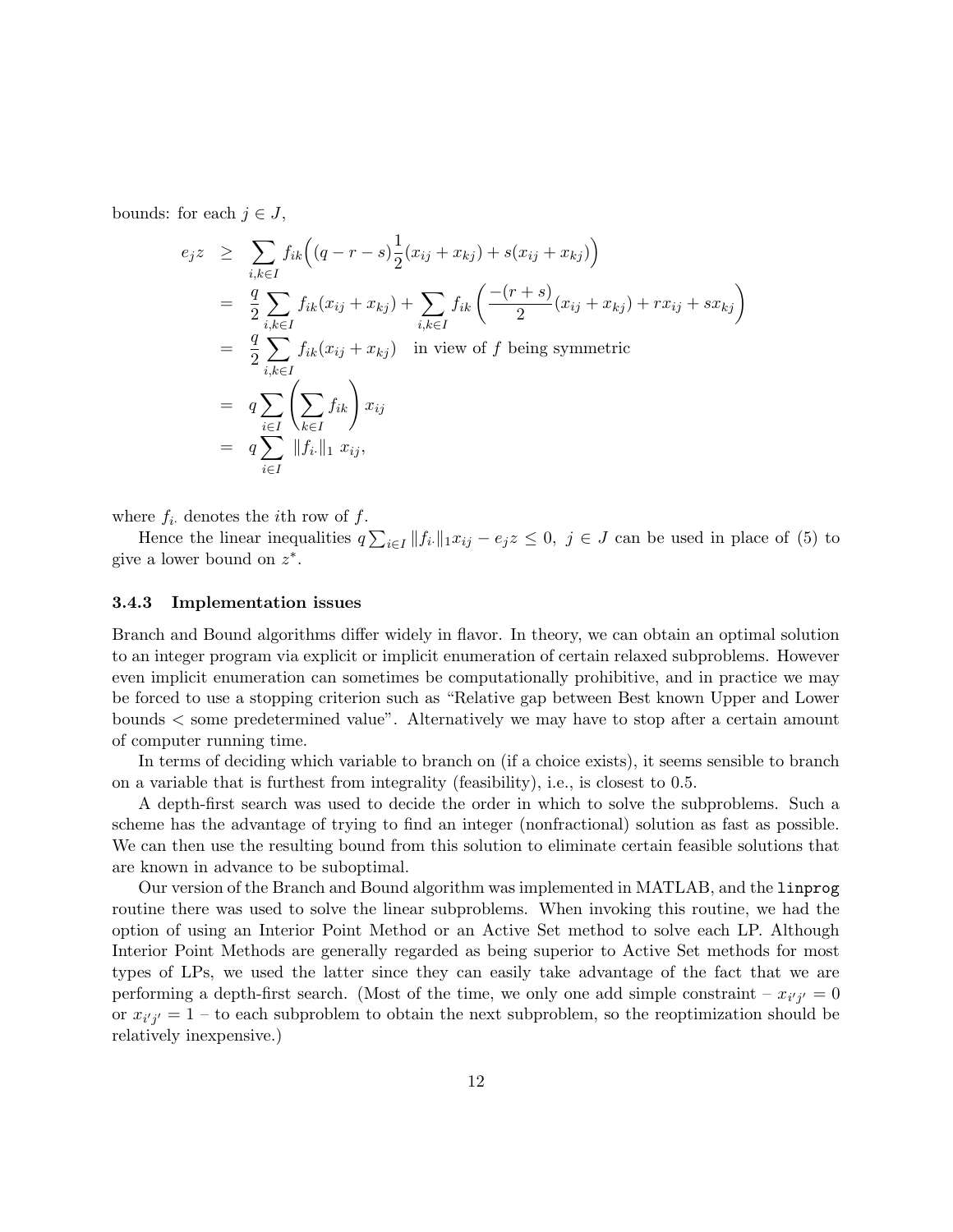#### 3.5 Other Possible Algorithms

We considered combining the Metropolis algorithm with the greedy search algorithm. The idea was to take the best solutions generated by the Greedy algorithm and feed the solutions into the Metropolis algorithm. The reasoning was that the Greedy algorithm does not search locally so combining it with the Metropolis algorithm might lead to finding better local solutions. However, combining these two algorithms did not work because the Greedy algorithm is indeed looking for a local minimum. With the Greedy algorithm, if two starting points ever converge to the same assignment of transceivers to controllers, they will continue together from that point on. So the Greedy algorithm is in fact already looking for a local minimum.

We also explored the possiblility of combining the Genetic Algorithm with a local greedy search. This was done by Lamarckian evolution, in which the algorithm deterministically creates a fitter organism by greedily selecting which genes to mutate. However, this process requires additional computations of the fitness function and slowed down the overall running time of the algorithm.

### 4 Results

#### 4.1 Data Acquisition and Generation

Due to the lack of empirical data, generated random data was determined to be sufficient for testing the algorithms covered in this survey. There were two different types of data we needed to estimate. The first type of data was the use numbers for individual transceivers, as well as the number of call attempts,  $a_i$ , the amount of traffic,  $t_i$ , and the amount of transfer between two transceivers,  $f_{ik}$ . T he maximum number of transceivers a controller can operate,  $n_j$ , maximum allowed traffic through controllers,  $c_j$ , maximum number of call attempts a controller can handle, and capacity of controllers,  $e_i$ , comprise the second type of data.

According to Lam, Cox and Widom [LCW], one model for the transfer rate between two transceivers i and k, called the 'fluid model', makes  $f_{ik}$  jointly proportional to the length of the boundary between the two cells and the velocity flow. This model is based on repre senting cellular communacation by a moving fluid, with people talking on the phone and moving around being analogous to particles in the fl uid. This means that knowing what transceivers are adjacent to transceiver i is important. From information gathered from southern Fran ce,  $[T]$  we estimated the locations of the BTS's and produced a graph based upon the adjacency of the cells. This graph does not appea r to be planar. This is due to the fact that mountains, hills, or buildings may interfere with the transceivers' signal producing disconne cted cells.

In order to try and model this phnomenon, we first chose points randomly in the unit square.  $(x, y) = U(0, 1)$  The Delaunay triangulation of these points was formed, to produce a model for connected cell adjacency. Additional edges were added randomly based upon their relative distance and the number of nodes.

Actual traffic data was hard to estimate, so  $t_i$  was generated randomly. Information provided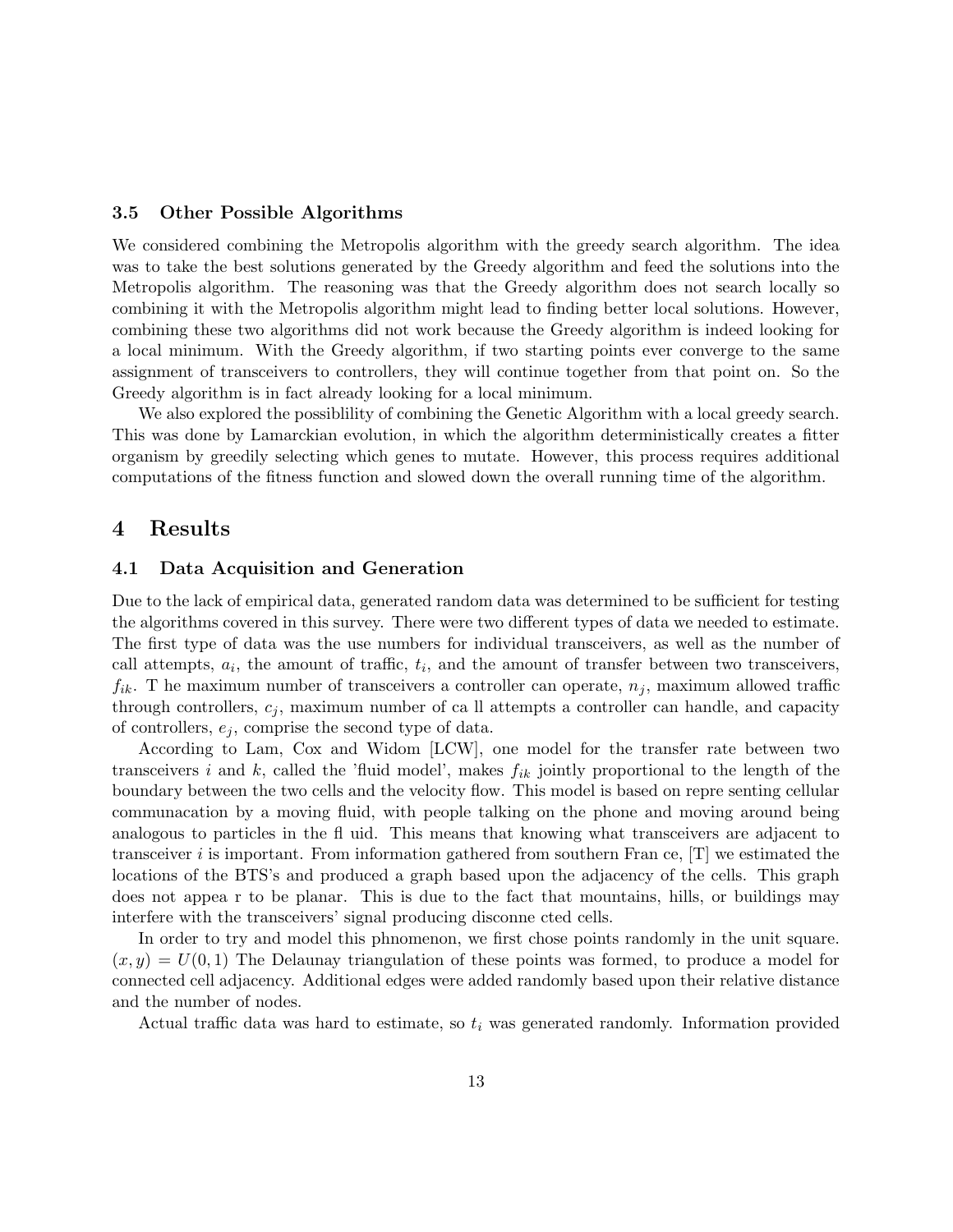

Figure 5: Telecommunications Data from Southeastern France

by our mentor said that each BTS could have multple channels provided by TRX's placed on the BTS. He also said that each channel could hold up to 8 calls simutaneously. To model this, first a random number of TRX  $(1 - 3)$  was chosen, then a normal  $\mu=5$   $\sigma=1$  random variable for the number of calls per channel. Multiplying these gave a t vector. Our mentor said estimate about 15 call attempts per hour per erlang of traffic. To get the  $a_i$  vector, a normal  $\mu=15$   $\sigma=1.5$  random variable was chosen, and multplied for each element of t. This was the estimate for the a vector. The matrix  $f_{ij}$  was estimated by averaging the traffic in each cell and multiplying it by a uniform (.25,1.25) random variable. This number was to estimate the length of the boundary between the cells and the velocity of flow.

The second type of data we needed to estimate was the capabilities of the controllers. In out model represented by the  $n_i$ ,  $c_i$  d<sub>i</sub> and  $e_i$ . We were given a paper on the specifications of a controller produced by Lucent Technologies [L]. One of our mentor's associates [E] told us that a realistic size problem was 500 - 800 transceivers and 6 - 10 controllers. This gives us about 80 transceivers per controller. For our models the Lucent data was scaled to the transceiver per controller ratio.

#### 4.2 Quantitative Results

To test the three random search algorithms, we generated both sparse and dense random data sets. The sparse sets had f matrices that contained roughly 10

For the small data sets, the Metropolis algorithm outperformed the Genetic Algorithm and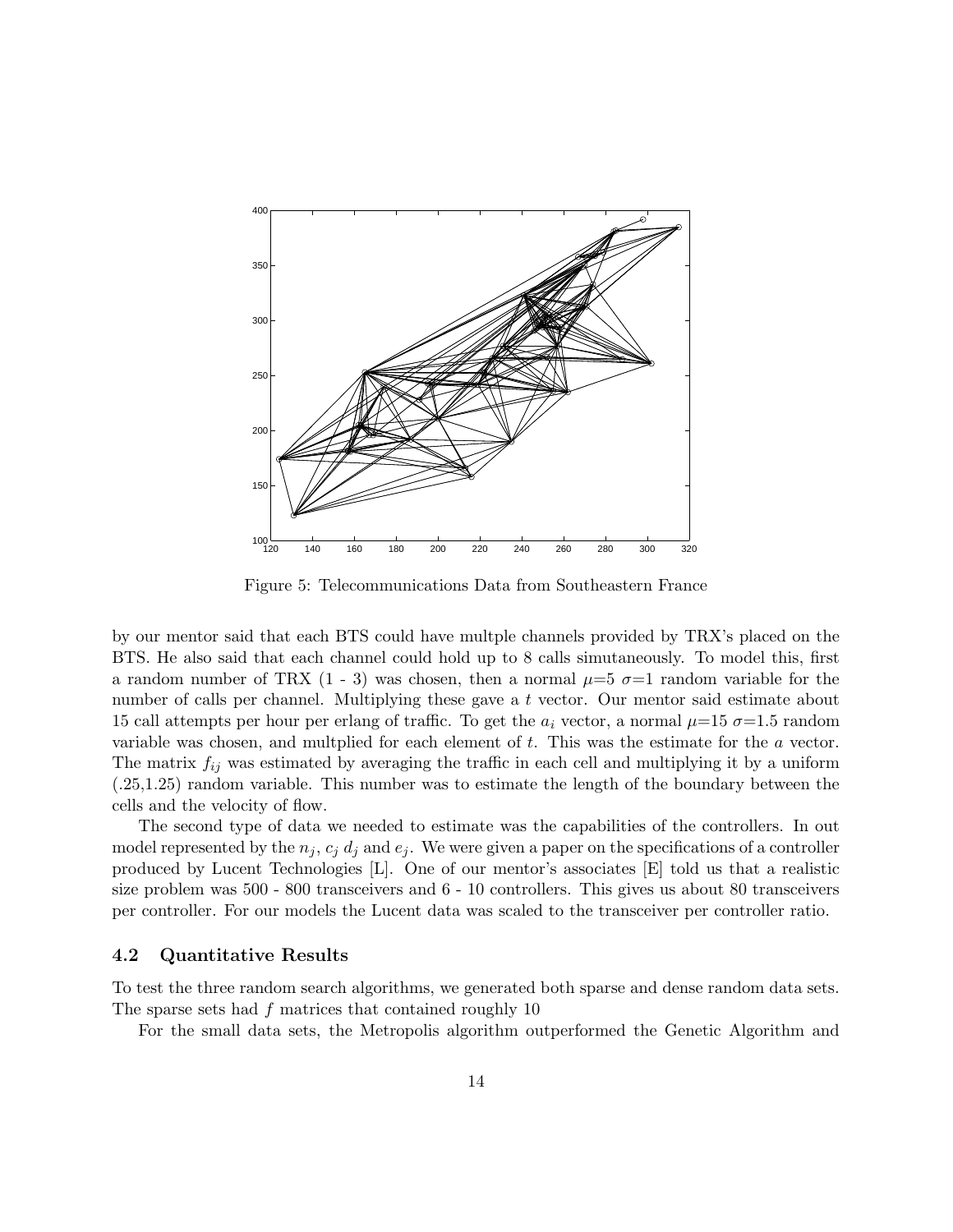|         |          | Metropolis |             |          | Genetic |        |          | Greedy |        |
|---------|----------|------------|-------------|----------|---------|--------|----------|--------|--------|
| Ι       | 20       | 50         | 100         | 20       | 50      | 100    | 20       | 50     | 100    |
| $z=1.0$ | 0        | .002       | .004        | 10.708   | 3.2335  | 7.1738 | $\theta$ | .012   | .04    |
| $z=0.9$ | $\theta$ | .002       | .004        | 10.708   | 3.2335  | 7.1740 | $\theta$ | .012   | .04    |
| $z=0.8$ | $\theta$ | .002       | .004        | 10.708   | 3.2335  | 7.1741 | $\theta$ | .012   | .04    |
| $z=0.7$ | $\Omega$ | .002       | .004        | 10.708   | 3.2335  | 7.1741 | $\theta$ | .012   | .04    |
| $z=0.6$ | $\Omega$ | .002       | .004        | 10.708   | 3.2335  | 7.1742 | $\theta$ | .012   | .04    |
| $z=0.5$ | $\theta$ | .002       | .004        | 10.708   | 3.2335  | 7.1742 | $\theta$ | .012   | .04    |
| $z=0.4$ | $\Omega$ | .008       | .004        | 253.7684 | 9.1346  | 9.9672 | $\theta$ | .012   | .04    |
| $z=0.3$ | .002     | 517.552    | $334.1425*$ |          |         |        | $\theta$ | .012   | .04    |
| $z=0.2$ | 38.212   |            |             |          |         |        |          |        | 8.67   |
| Best z  | 0.1801   | 0.2457     | 0.2786      | 0.3499   | 0.3469  | 0.3332 | 0.2230   | 0.2374 | 0.1900 |

Table 1:  $T(z)$  for Sparse Data Sets

Greedy Algorithm. However, the Greedy Algorithm detected the best solutions quickly for larger data sets. Each of the three algorithms seemed to perform better on the sparse data sets. Sparse data has fewer constraints to check, so it is reasonable to expect the algorithms to detect feasible solutions faster. It should be noted that the Metropolis and Greedy Algorithm were coded in C++, whereas the Genetic Algorithm was written in MATLAB. Despite the discrepancy between the programming languages and hence the running times, the Metropolis and Greedy algorithms detected better solutions with fewer computations and hence outperformed the Genetic Algorithm.

## 5 Conclusions and Recommendations

The Branch and Bound method becomes too expensive computationally for large problems, but it is still a useful tool for developing bounds on the optimal solution. A lower bound on the optimal solution will provide a random search heuristic with a much-needed stopping criterion. Of the three random search methods we implemented, the Greedy Algorithm performed the best in both speed and accuracy.

None of the algorithms was able to produce feasible solutions for a very large test data set  $(|I| = 500)$ , which is probably representative of the actual size of the problem for a metropolitan area. The algorithms had difficulty processing the f matrix, which is  $|I|$  by  $|I|$ . We recommend that sparse matrix computation techniques be incorporated into the algorithms. Also, it may become necessary to implement parallel processing to solve large instances of the problem.

<sup>∗</sup>Only four of the five trial runs reached this z value.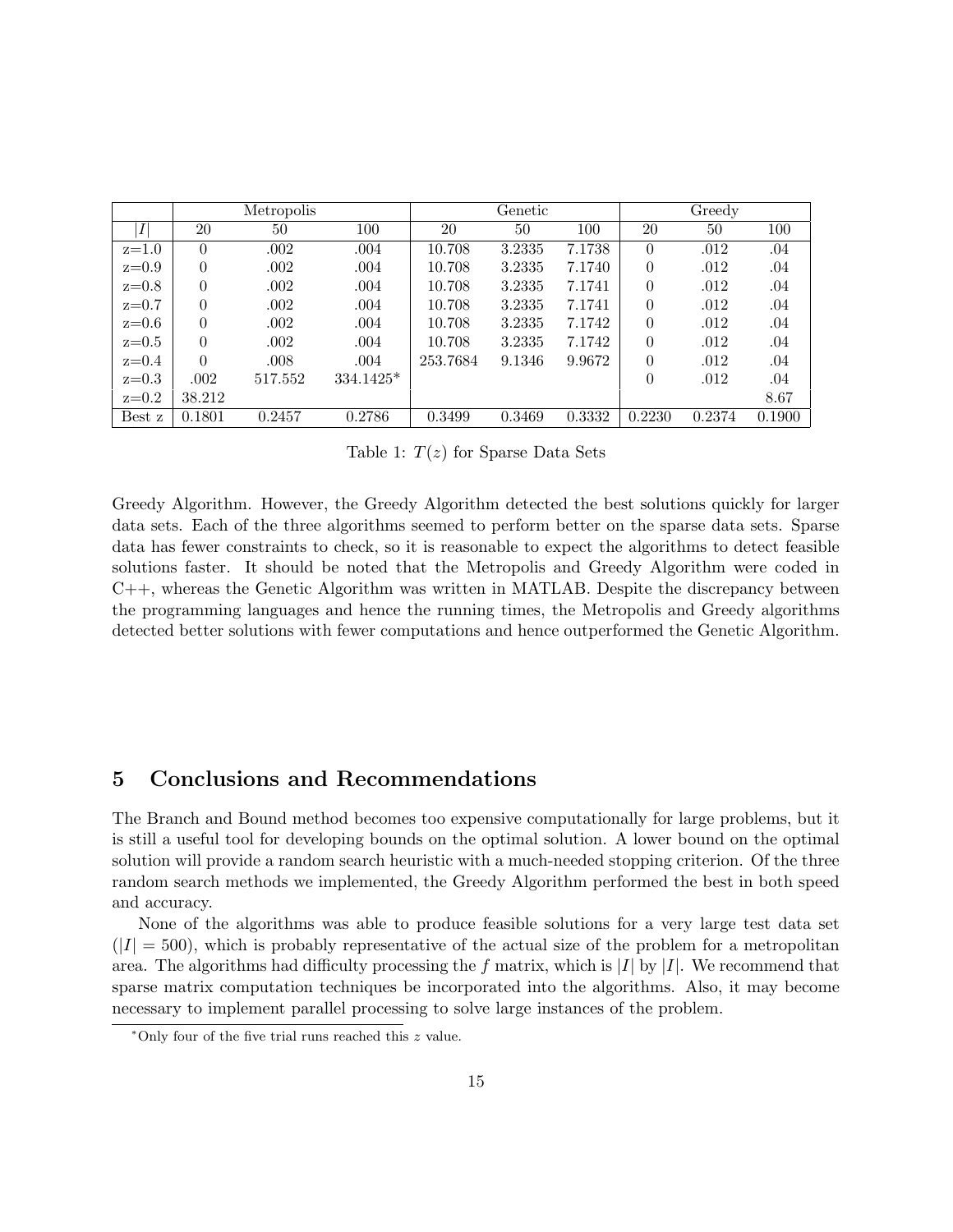|         |        | Metropolis |        |          | Genetic |             |                  | Greedy |          |
|---------|--------|------------|--------|----------|---------|-------------|------------------|--------|----------|
| I       | 20     | 50         | 100    | 20       | 50      | 100         | 20               | 50     | 100      |
| $z=1.6$ | .002   | .016       | .028   | 4.7423   | 19.3386 | 39.2149     | $\theta$         | .008   | .088     |
| $z=1.5$ | .002   | .016       | 1.962  | 4.7423   | 19.3386 | $111.2582*$ | $\boldsymbol{0}$ | .008   | .088     |
| $z=1.4$ | .002   | $.016\,$   |        | 4.7423   | 19.3386 |             | $\overline{0}$   | .008   | .316     |
| $z=1.3$ | .002   | .016       |        | 4.7423   | 19.3386 |             | $\overline{0}$   | .008   | 35.1375* |
| $z=1.2$ | .002   | .016       |        | 4.7423   | 19.3386 |             | $\theta$         | .008   |          |
| $z=1.1$ | .002   | .016       |        | 4.7423   | 19.3386 |             | $\theta$         | .008   |          |
| $z=1.0$ | .002   | .016       |        | 4.7423   | 19.3386 |             | $\overline{0}$   | .008   |          |
| $z=0.9$ | .002   | 75.968     |        | 4.7426   |         |             | $\theta$         | .036   |          |
| $z=0.8$ | .002   |            |        | 4.7426   |         |             | $\theta$         |        |          |
| $z=0.7$ | .002   |            |        | 4.7427   |         |             | $\theta$         |        |          |
| $z=0.6$ | .818   |            |        | 82.1572* |         |             | $\theta$         |        |          |
| Best z  | 0.5494 | 0.8330     | 1.4066 | 0.5752   | 0.9031  | 1.4924      | 0.5636           | 0.8498 | 1.2733   |

Table 2:  $T(z)$  for Dense Data Sets.

## Acknowledgements

We would like to thank the Institute for Mathematics and its Applications and the University of Minnesota for the opportunity to participate in the Workshop for Graduate Students: Mathematical Modeling in Industry held at the IMA from May 26 to June 3, 2002. We would also like to thank our mentor Dr. David Shallcross and his colleagues at Telcordia for their support and guidance.

# References

| [AOT]       | R.K. Ahuja, J.B. Orlin, and A. Tivari. A Greedy Genetic Algorithm for the Quadratic<br>Assignment Problem. <i>Working paper</i> 3826-95. Sloan School of Management, MIT,<br>1995.                                                       |
|-------------|------------------------------------------------------------------------------------------------------------------------------------------------------------------------------------------------------------------------------------------|
| C           | Eranda Cela. The Quadratic Assignment Problem: Theory and Algorithms. Kluwer<br><i>Academic Publishers</i> , Dordrecht, 1998.                                                                                                            |
| [DW]        | John Dzubera and Darrell Whitley. Advanced Correlation Analysis of Operators<br>for the Traveling Salesman Problem. Lecture Notes in Computer Science, Vol. 866:<br>Parallel Problem Solving from Nature - PPSNIII, pages 119-129, 1994. |
| E           | Personal e-mail correspondence between David Shallcross and Eric Van den Berg,<br>Telcordia                                                                                                                                              |
| $[{\rm L}]$ | Lucent Technologies, Base Station Controller Frame (BCF-2000),<br>$http://www.lucent.com/livelink/157602_Brochure.pdf$                                                                                                                   |